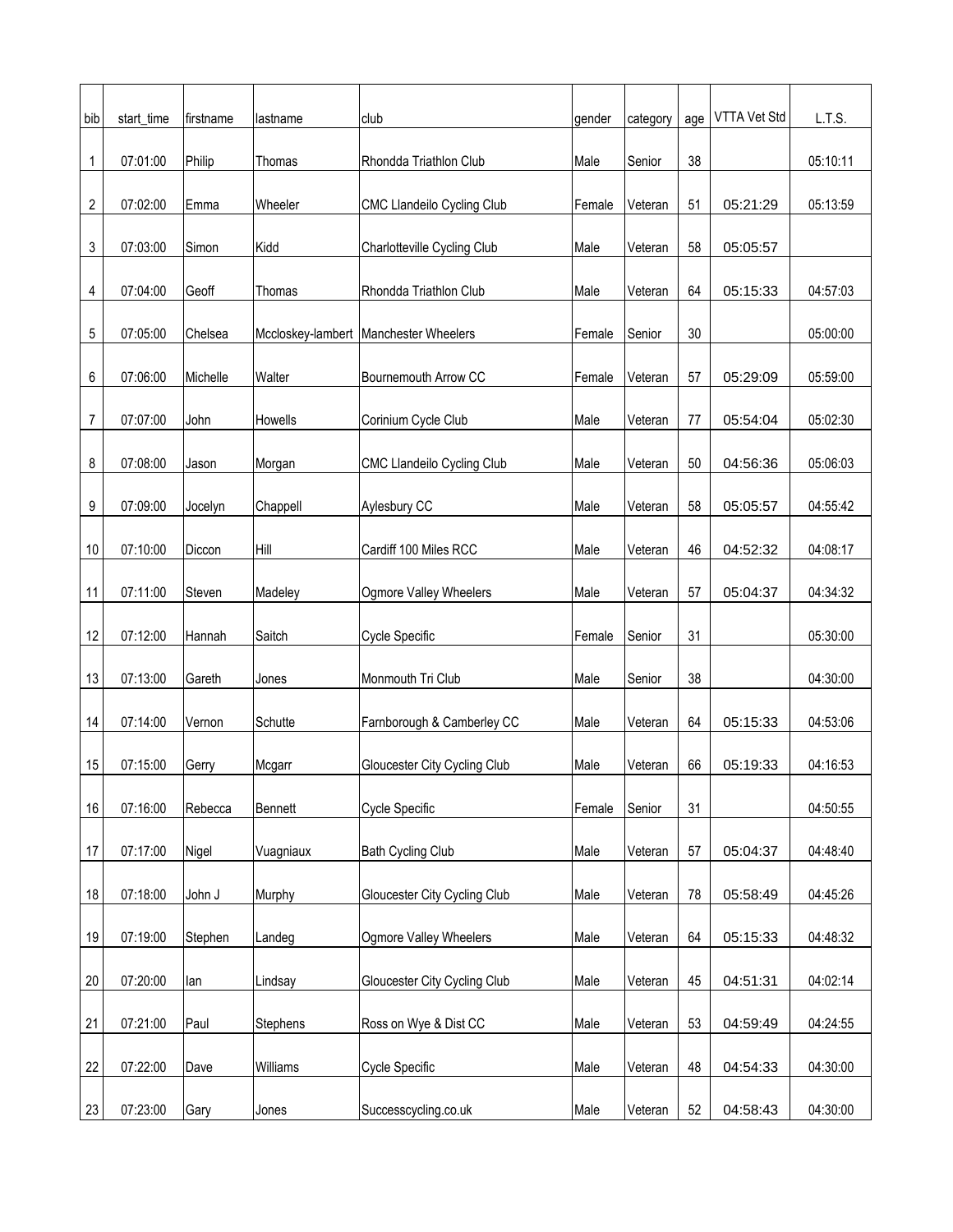| bib | start_time | firstname   | lastname        | lclub                                      | gender | category | age | VTTA Vet Std | L.T.S.   |
|-----|------------|-------------|-----------------|--------------------------------------------|--------|----------|-----|--------------|----------|
|     |            |             |                 |                                            |        |          |     |              |          |
| 24  | 07:24:00   | Tara        | Grosvenor       | VeloVitesse/ALLCAP/James Barry/JohnsFemale |        | Senior   | 30  |              | 05:00:00 |
| 25  | 07:25:00   | Jon         | Knight          | Pontypool Road Cycling Club                | Male   | Veteran  | 45  | 04:51:31     | 04:04:07 |
| 26  | 07:26:00   | Michelle    | Lee             | Royal Dean Forest Cycle Club               | Female | Veteran  | 45  | 05:14:45     | 04:18:03 |
| 27  | 07:27:00   | Guy         | Evans           | Hereford & Dist Whs CC                     | Male   | Veteran  | 59  | 05:07:21     | 04:30:02 |
|     |            |             |                 |                                            |        |          |     |              |          |
| 28  | 07:28:00   | Roger       | Wood            | Pontypool Road Cycling Club                | Male   | Veteran  | 64  | 05:15:33     | 04:43:45 |
| 29  | 07:29:00   | Emma        | Bexson          | Stratford Cycling Club                     | Female | Veteran  | 43  | 05:12:28     | 04:47:23 |
| 30  | 07:30:00   | Terry       | Anthony         | Ogmore Valley Wheelers                     | Male   | Veteran  | 66  | 05:19:33     | 04:30:00 |
|     |            |             |                 |                                            |        |          |     |              |          |
| 31  | 07:31:00   | Ray         | Retter          | Born to Bike - Bridgtown Cycles            | Male   | Veteran  | 72  | 05:35:06     | 04:13:01 |
| 32  | 07:32:00   | Matthew     | Robson          | Oxonian CC                                 | Male   | Veteran  | 49  | 04:55:34     | 04:08:04 |
|     |            |             |                 |                                            |        |          |     |              |          |
| 33  | 07:33:00   | Jonathan    | Goh             | Paramount CRT                              | Male   | Veteran  | 40  | 04:46:07     | 04:15:14 |
| 34  | 07:34:00   | Robert      | Jones           | Cardiff 100 Miles RCC                      | Male   | Veteran  | 66  | 05:19:33     | 04:26:58 |
|     |            |             |                 |                                            |        |          |     |              |          |
| 35  | 07:35:00   | Simon       | Adcook          | Worcester St. Johns CC                     | Male   | Veteran  | 44  | 04:50:29     |          |
| 36  | 07:36:00   | Matthew     | Hanford         | Bynea Cycling Club                         | Male   | Junior   | 17  |              | 04:00:00 |
|     |            |             |                 |                                            |        |          |     |              |          |
| 37  | 07:37:00   | David       | Medhurst        | Cardiff Ajax CC                            | Male   | Senior   | 28  |              | 04:22:02 |
| 38  | 07:38:00   | <b>Nick</b> | Young           | Yeovil Cycling Club                        | Male   | Veteran  | 53  | 04:59:49     | 04:18:55 |
|     |            |             |                 |                                            |        |          |     |              |          |
| 39  | 07:39:00   | Cliff       | Voller          | Newbury RC                                 | Male   | Veteran  | 67  | 05:21:44     | 04:25:59 |
| 40  | 07:40:00   | David       | <b>Bucknall</b> | Royal Dean Forest Cycle Club               | Male   | Veteran  | 44  | 04:50:29     | 03:54:34 |
|     |            |             |                 |                                            |        |          |     |              |          |
| 41  | 07:41:00   | Lewis       | Donovan         | Bynea Cycling Club                         | Male   | Espoir   | 19  |              | 04:00:00 |
| 42  | 07:42:00   | Andrea      | Parish          | VeloSistas TT Team                         | Female | Veteran  | 50  | 05:20:20     | 04:31:11 |
|     |            |             |                 |                                            |        |          |     |              |          |
| 43  | 07:43:00   | Phillip     | Turner          | Bynea Cycling Club                         | Male   | Veteran  | 50  | 04:56:36     | 04:31:28 |
| 44  | 07:44:00   | Vicky       | Jowett          | Plymouth Corinthian CC                     | Female | Senior   | 35  |              | 04:33:51 |
|     |            |             |                 |                                            |        |          |     |              |          |
| 45  | 07:45:00   | Will        | Bevan           | Ross on Wye & Dist CC                      | Male   | Senior   | 37  |              | 03:48:30 |
| 46  | 07:46:00   | Lee         | Sanderson       | Mid Devon CC                               | Male   | Veteran  | 52  | 04:58:43     | 04:16:51 |
|     |            |             |                 |                                            |        |          |     |              |          |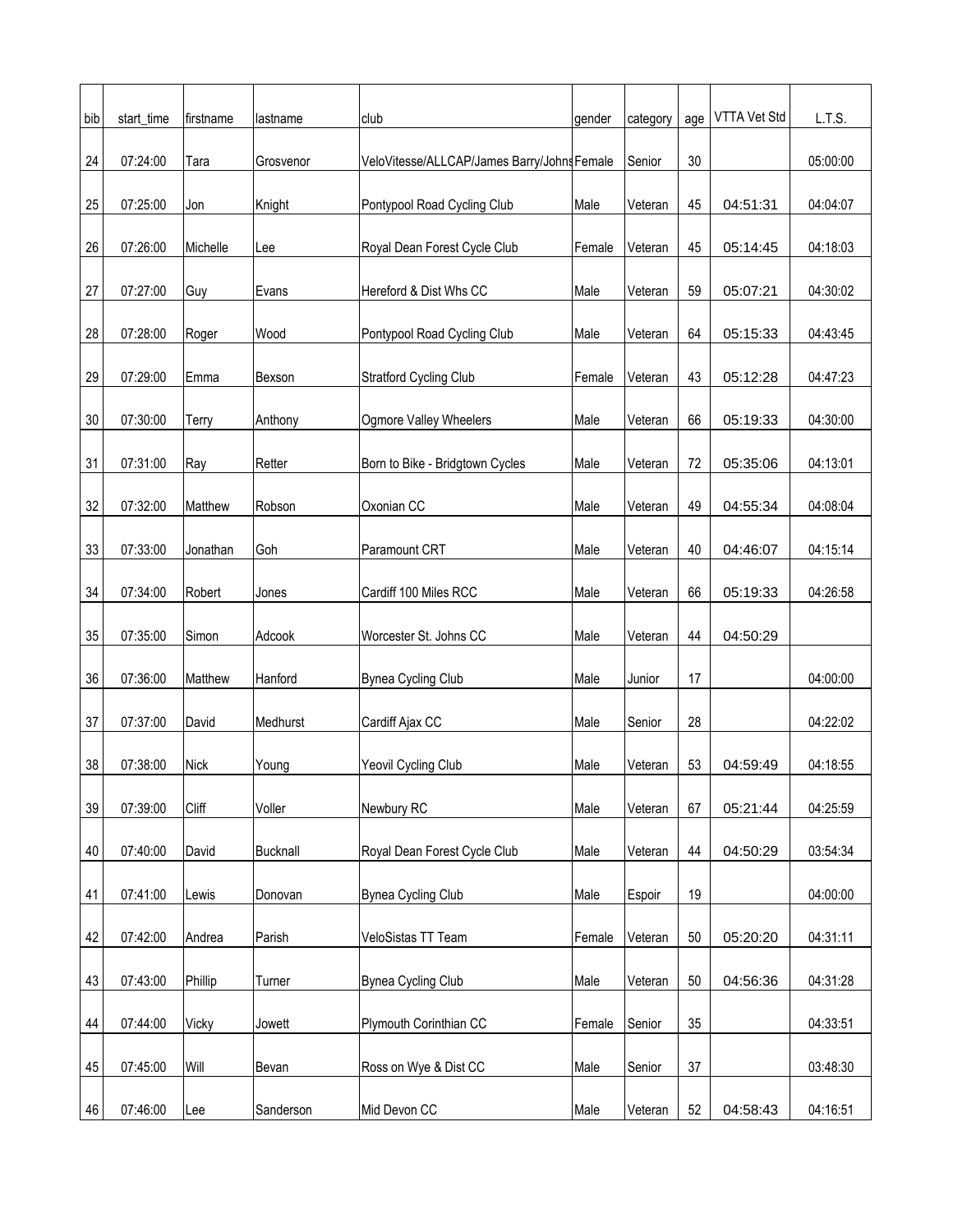| bib | start_time | firstname   | lastname    | club                                    | gender | category | age    | VTTA Vet Std | L.T.S.   |
|-----|------------|-------------|-------------|-----------------------------------------|--------|----------|--------|--------------|----------|
|     |            |             |             |                                         |        |          |        |              |          |
| 47  | 07:47:00   | Steven      | Powell      | Team Backstedt Bike Performance         | Male   | Veteran  | 40     | 04:46:07     |          |
| 48  | 07:48:00   | David       | Francis     | Tribe of one (FTV)                      | Male   | Veteran  | 46     | 04:52:32     | 04:13:00 |
|     |            |             |             |                                         |        |          |        |              |          |
| 49  | 07:49:00   | Keith       | Ainsworth   | Sheffrec CC                             | Male   | Veteran  | 59     | 05:07:21     |          |
| 50  | 07:50:00   | Christopher | Gibbard     | <b>Bynea Cycling Club</b>               | Male   | Senior   | 36     |              | 03:47:34 |
|     |            |             |             |                                         |        |          |        |              |          |
| 51  | 07:51:00   | Claire      | <b>Bird</b> | Pontypool Road Cycling Club             | Female | Senior   | 38     |              | 04:51:03 |
| 52  | 07:52:00   | Roger       | Squire      | Wrexham RC                              | Male   | Veteran  | 49     | 04:55:34     | 04:53:46 |
|     |            |             |             |                                         |        |          |        |              |          |
| 53  | 07:53:00   | Paddy       | Coombe      | Mid Devon CC                            | Male   | Veteran  | 53     | 04:59:49     | 04:10:00 |
| 54  | 07:54:00   | Steven      | Cottington  | <b>Bath Cycling Club</b>                | Male   | Veteran  | 56     | 05:03:21     |          |
|     |            |             |             |                                         |        |          |        |              |          |
| 55  | 07:55:00   | Joe         | Le Sage     | Rutland Cycling Club                    | Male   | Veteran  | 45     | 04:51:31     | 03:46:36 |
|     | 07:56:00   |             |             |                                         |        | Senior   |        |              | 04:15:00 |
| 56  |            | Thomas      | Dye         | Cardiff Ajax CC                         | Male   |          | 32     |              |          |
| 57  | 07:57:00   | Peter       | Greenwood   | <b>Team Swift</b>                       | Male   | Veteran  | 66     | 05:19:33     | 03:43:16 |
|     |            |             |             |                                         |        |          |        |              |          |
| 58  | 07:58:00   | Simon       | Kinsey      | Virtual Cycling Club                    | Male   | Veteran  | 48     | 04:54:33     | 04:35:33 |
| 59  | 07:59:00   | Nigel       | Morse       | <b>Bynea Cycling Club</b>               | Male   | Veteran  | 50     | 04:56:36     | 05:15:00 |
|     |            |             |             |                                         |        |          |        |              |          |
| 60  | 08:00:00   | Anthony     | Jones       | Towy Racing Cycling Club (TRCC)         | Male   | Veteran  | 46     | 04:52:32     | 03:43:59 |
|     |            |             |             |                                         |        |          |        |              |          |
| 61  | 08:01:00   | Steve       | Curry       | Ogmore Valley Wheelers                  | Male   | Veteran  | 54     | 05:00:57     | 04:20:00 |
| 62  | 08:02:00   | Chris       | Scawn       | Plymouth Corinthian CC                  | Male   | Veteran  | 67     | 05:21:44     | 04:20:00 |
|     |            |             |             |                                         |        |          |        |              |          |
| 63  | 08:03:00   | Joe         | Beech       | Ogmore Valley Wheelers                  | Male   | Senior   | 27     |              | 03:45:58 |
| 64  | 08:04:00   | Michiel     | Vaal        | Team Backstedt Bike Performance         | Male   | Veteran  | 56     | 05:03:21     | 04:00:00 |
|     |            |             |             |                                         |        |          |        |              |          |
| 65  | 08:05:00   | Gavin       |             | Mccloskey-lambert   Manchester Wheelers | Male   | Senior   | $30\,$ |              | 04:18:07 |
|     |            |             |             |                                         |        |          |        |              |          |
| 66  | 08:06:00   | Henrik      | Persson     | Kingston Wheelers CC                    | Male   | Senior   | 35     |              | 03:36:50 |
| 67  | 08:07:00   | Tom         | Bertenshaw  | Severn Road Club                        | Male   | Senior   | 38     |              | 04:11:01 |
|     |            |             |             |                                         |        |          |        |              |          |
| 68  | 08:08:00   | Gavin       | Macdougall  | Tavistock Whs CC                        | Male   | Veteran  | 51     | 04:57:39     | 03:56:58 |
| 69  | 08:09:00   | Kieron      | Davies      | DRAG2ZERO                               | Male   | Senior   | 31     |              | 03:23:06 |
|     |            |             |             |                                         |        |          |        |              |          |